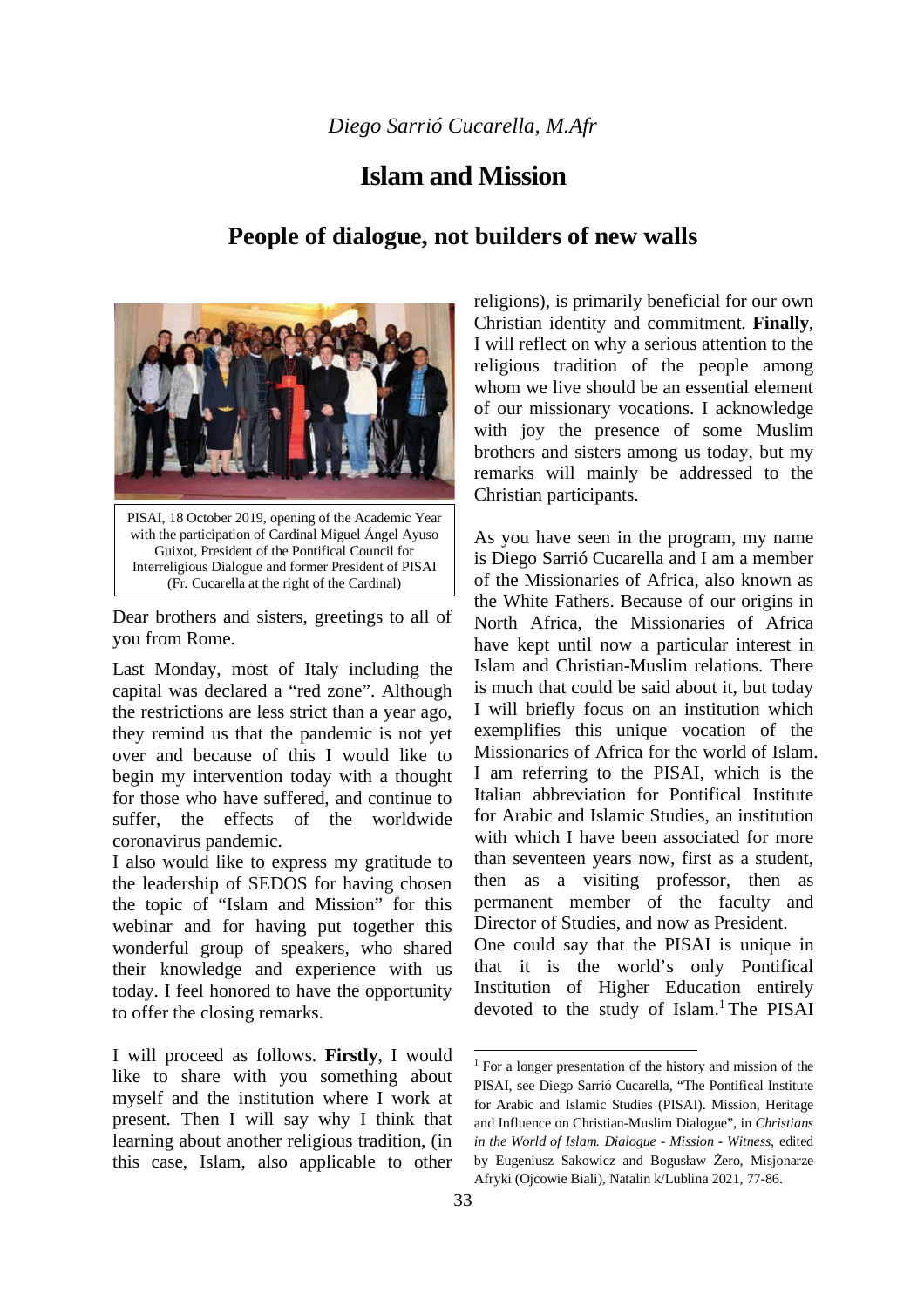seeks to prepare its students for active engagement in the field of Christian-Muslim dialogue, either in the academic milieu, in the pastoral field, or in civil society at large. The Institute offers a specialized education in Arabic and Islam, as well as in the history and the main issues of Christian-Muslim relations. The conviction that motivates the PISAI is that Christian involvement with Islam must be grounded not only on good will but also on objective knowledge of the other religious tradition.

The PISAI began modestly, and nobody could have imagined at the time its future development and transfer to Rome. It was founded under a different name at Tunis in 1926 by the Missionaries of Africa to train some of their members for apostolic work among Muslims. The purpose originally envisaged for this training period was to provide not so much a scientific study of either Arabic or Islam, but rather a practical study, suitable for enabling the missionaries to forge relationships with the local people in a climate of respect for their cultural and religious background. The Institute very soon began to attract others who were also interested in the apostolate among Muslims. The first non-White Fathers who came to study at the Institute were Father René Voillaume and one of his first companions in 1932. The next year, Father Voillaume founded the community of the Little Brothers of Jesus inspired by the life and writings of Blessed Charles de Foucauld.

As it grew in size and importance, the Institute felt the need to offer academic diplomas to its students and to be recognized by the ecclesiastical authorities. Steps were taken to this end, and by a decree of the Sacred Congregation for Seminaries and Universities, it was established as a Pontifical Institute in March 1960.

Four years later, in 1964, this Institute was transferred to Rome. The Second Vatican Council was then in progress. On Pentecost Sunday of that year, Pope Paul VI had instituted a special department of the Roman Curia for relations with peoples of other religions, known at first as the *Secretariat* 

*for Non-Christians*, later renamed *Pontifical Council for Interreligious Dialogue*. Pope Paul VI also promulgated his first Encyclical Letter, *Ecclesiam Suam*, in August 1964, which set out a whole programme for future dialogue between religions. Then there came the Dogmatic Constitution on the Church, *Lumen Gentium*; the Declaration on the Relation of the Church to Non-Christian Religions, *Nostra Aetate*; and the Decree on the Mission Activity of the Church, *Ad Gentes*… all these Council documents suggested to the Institute new reasons for continuing along the path of its first inspiration, as it saw itself more clearly as being at the service of the Universal Church. Today, almost 60 years after its transfer to Rome, the PISAI has become fundamentally a centre of study and research, which is also frequented by lay students and, in this sense, very different from its origins as a training house for missionaries. You may say that it has become more of an academic institution. Nevertheless, Christian reflection and prayer are still an important part of the Institute's life. A special moment of prayer is the midday Friday Eucharist, celebrated in the chapel of the PISAI at the end of the week's work and at the time when practising Muslims are praying in their mosques.

The aim of the Institute is not simply producing experts in Islam, but forming



Chapel of PISAI, 14 June 2019, solemn Mass for the closing of the Academic Year 2018-2019, presided by Cardinal Angelo De Donatis, Vicar of His Holiness Pope Francis for the Diocese of Rome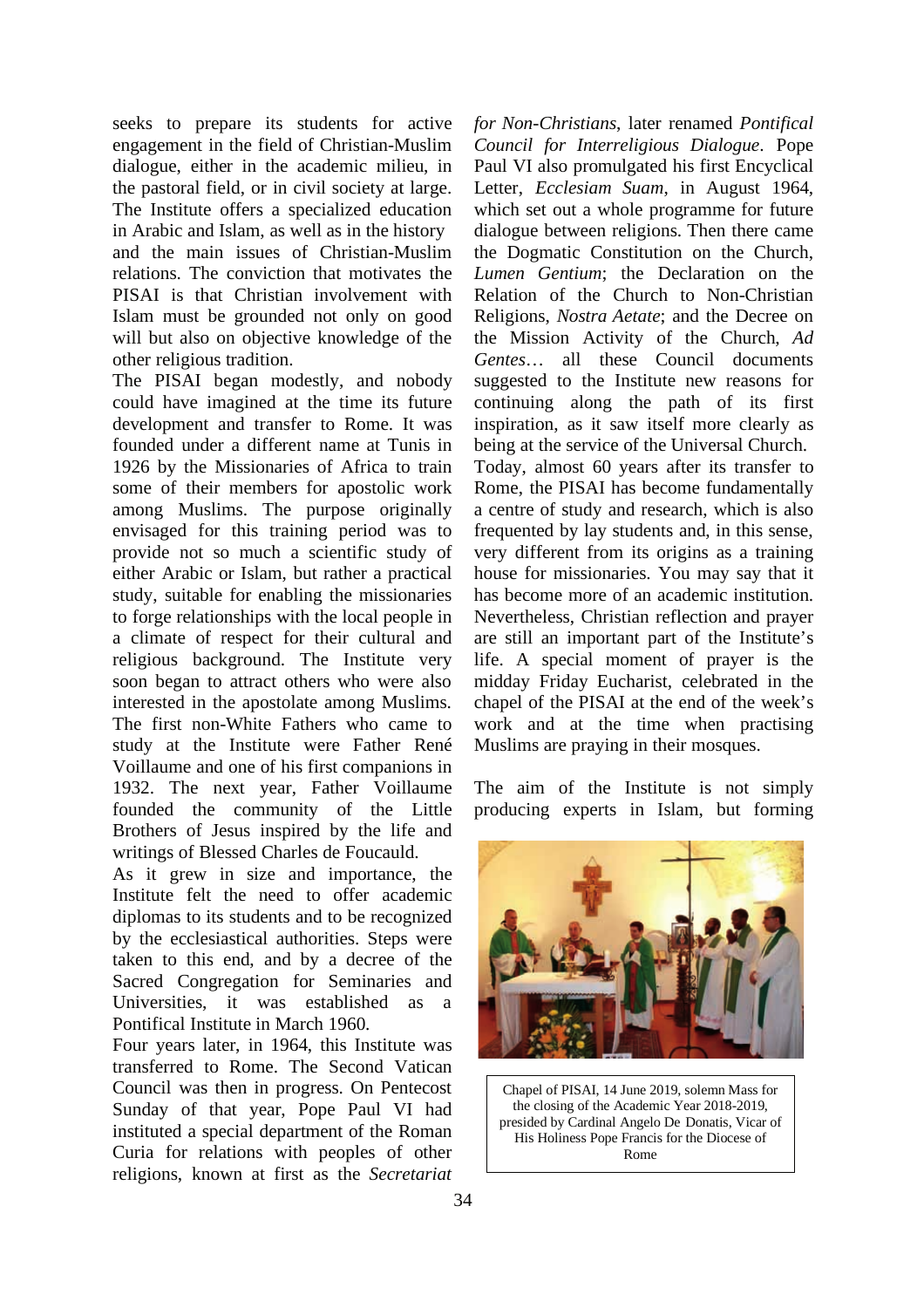witnesses to Christ among Muslims. The PISAI provides those who are called to this particular vocation with a knowledge and appreciation of the religious heritage of Islam that will help them, without in any way diluting the Gospel, to announce it in a way that will find an echo in the religious culture of Muslims. It was with great emotion and a profound sense of reverence that we celebrated the beatification of seven former students of PISAI among the 19 Martyrs of Algeria, on 8 December 2018.

As President of PISAI, it is for me a source of pride to see that many individuals deeply involved in promoting better understanding between Christians and Muslims in recent decades have passed through a period of training at our Institute, including three of our speakers today: Fr. Markus Solo, Fr. John Mallare and Fr. Thomas Hendrikus. Also Dr. Rukmana followed some courses at PISAI during his studies at Rome in 2010.

There is an essential point which I would like to share with you, and which is not just theory, but something that most students at PISAI and in other institutes where Christians study other religions have verified over the years, namely, that learning about another religious tradition in a spirit of openness and understanding is highly beneficial because it leads, first of all, to the purification and intensification of one's own religious commitment.<sup>2</sup> Let me explain what I mean. Learning about others – and this is particularly true for both Christians and Muslims – clears up misconceptions and false ideas inherited from centuries of conflict and polemics and, in doing so, it changes our self-image, it purifies the truth about ourselves, because this truth is always connected with the way we think about others. Secondly, when we learn about others, we find that our own religious tradition is not the only one that is reasonable, committed, or open to God. After this discovery, if we choose to remain in our own original

tradition, this now becomes a real choice in the face of real alternatives, and not only of distorted representations of the other.

I move now to the last part of my remarks, which is a reflection on why a serious attention to the religious tradition of the people among whom we live and work should be an essential element of our missionary vocation, as essential, I dare to say, as our commitment to Justice and Peace. I am sure that many of you must have heard of Raimon Panikkar (1918-2010), one of the greatest scholars of the  $20<sup>th</sup>$  century in the areas of comparative religion, theology, and interreligious dialogue, born the son of an Indian Hindu father and a Spanish Catholic mother. I like what he once said when asked why Christians should be interested in meeting believers of other traditions and trying to know them. Panikkar said quite simply that knowing the other is an essential requirement for the Christian who wants to live Jesus' commandment of universal love, since, as he put it, "we do not love what we do not know".

Missionaries are those who, by vocation, under the impulse of divine Love, leave their home, their familiar surroundings, to venture into another place, another country, another culture, to meet the other, with the mission of loving them, on behalf of a God whom Christians confess to be a loving Trinity. Each time we arrive in the country of another as missionaries, we discover that in fact there were several 'others', some more fragile and vulnerable, others stronger and better off. This loving Trinity that has set us in motion in the first place calls us to give preferential attention to the most vulnerable other, the one whose life and dignity are threatened. In my own missionary experience, one of the greatest difficulties has been to accept that even that most fragile 'other' also needs to love, to give, to share. However, to learn to receive is much more difficult for most of us missionaries than giving! Those who have worked in development and assistance projects know very well how what should be a free expression of human solidarity and

 $2$  Here I draw from the insights of Francis X. Clooney, *Comparative Theology: Deep Learning across Religious Borders*, Wiley-Blackwell, Chichester 2010, 155-157.